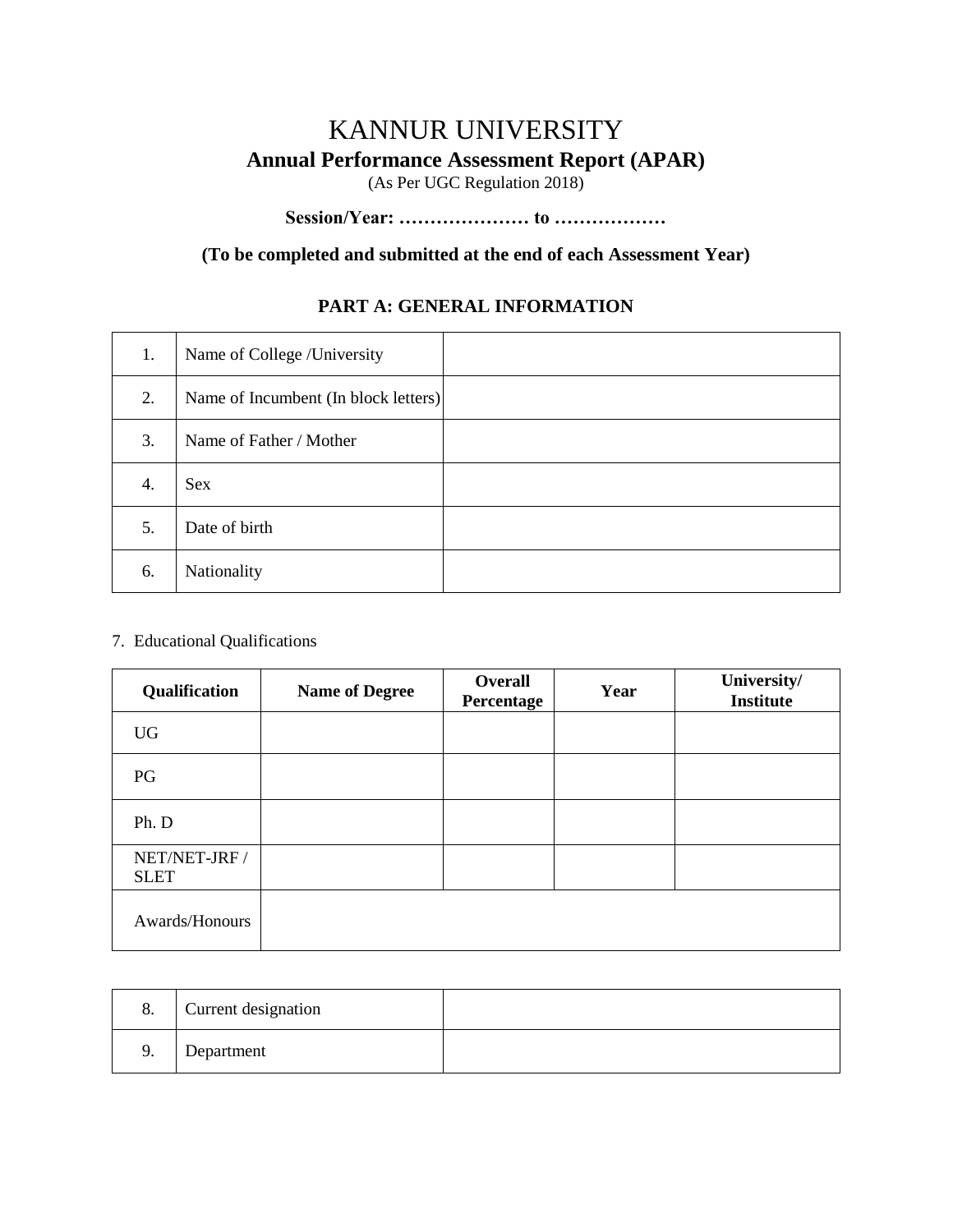| 10. | Date of entry into service                    |  |
|-----|-----------------------------------------------|--|
| 11. | Date of last promotion if any                 |  |
| 12. | Date of eligibility for promotion             |  |
| 13. | Address for correspondence<br>(with Pin code) |  |
| 14. | Telephone No:                                 |  |
| 15. | Email:                                        |  |

16. Academic staff College Orientation/Refresher Course /equivalent course attended:

| Name of the Course /<br><b>Summer School</b> | <b>Venue</b> | <b>Duration</b><br>(From - To) | <b>Sponsoring Agency</b> |
|----------------------------------------------|--------------|--------------------------------|--------------------------|
|                                              |              |                                |                          |
|                                              |              |                                |                          |
|                                              |              |                                |                          |
|                                              |              |                                |                          |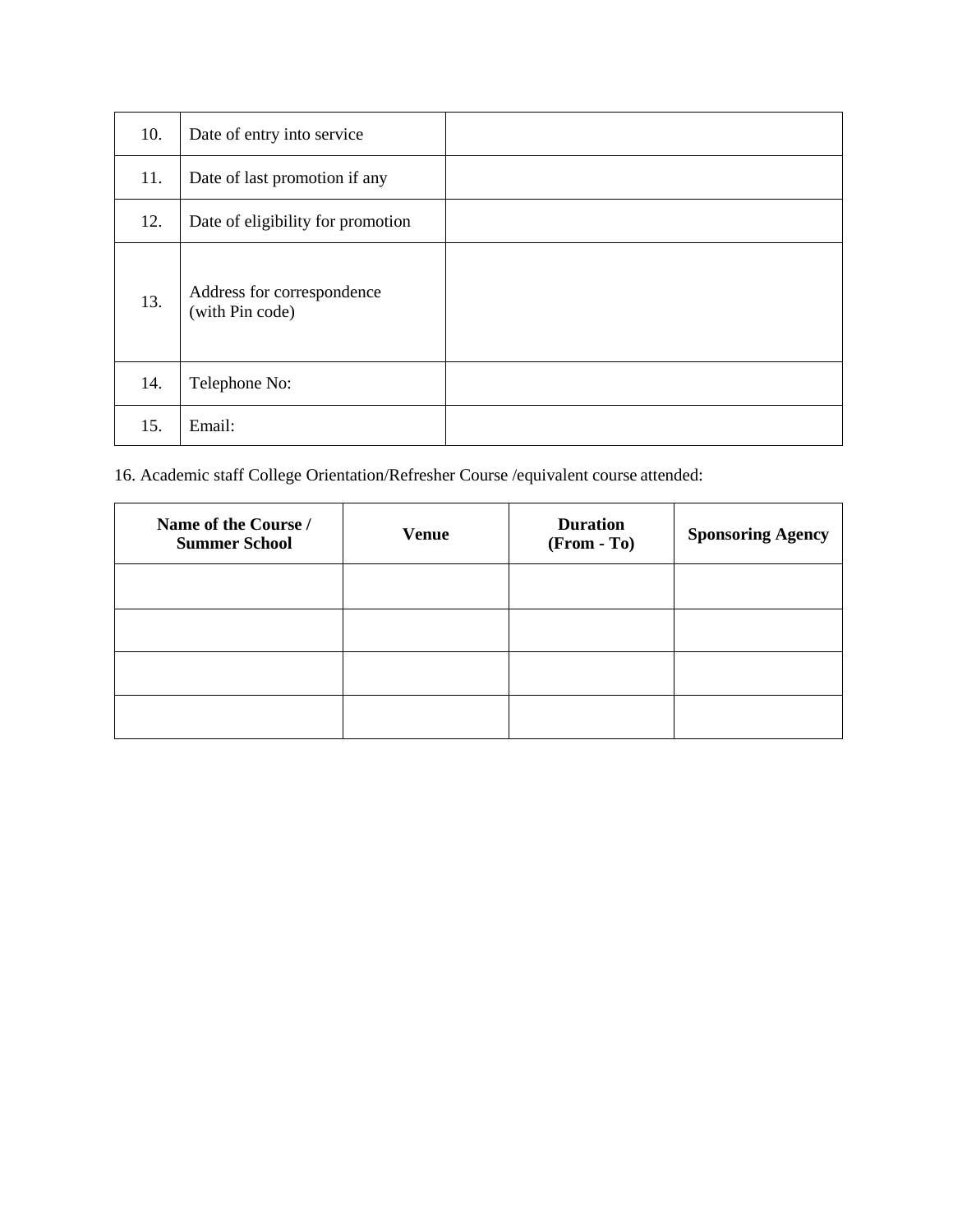## **PART B**

**Annual Performance Assessment Report (APAR)**

(As Per UGC Regulation 2018)

**Session/Year: ………………… to ………………**

**(To be completed and submitted at the end of each Assessment Year)**

### **1. TEACHING:**

| SI.<br>No.                                           | Course/<br><b>Paper</b>                  | Level<br>(UG/<br>$PG$ ) | <b>Innovative</b><br>teaching methods<br>if any | No. of hours<br>allotted per<br><b>Semester</b> | No. of hours<br>engaged per<br><b>Semester</b> | % of Classes/<br><b>Practical taken</b> |
|------------------------------------------------------|------------------------------------------|-------------------------|-------------------------------------------------|-------------------------------------------------|------------------------------------------------|-----------------------------------------|
| 1.                                                   |                                          |                         |                                                 |                                                 |                                                |                                         |
| 2.                                                   |                                          |                         |                                                 |                                                 |                                                |                                         |
| 3.                                                   |                                          |                         |                                                 |                                                 |                                                |                                         |
| 4.                                                   |                                          |                         |                                                 |                                                 |                                                |                                         |
| 5.                                                   |                                          |                         |                                                 |                                                 |                                                |                                         |
| 6.                                                   |                                          |                         |                                                 |                                                 |                                                |                                         |
| 7.                                                   |                                          |                         |                                                 |                                                 |                                                |                                         |
|                                                      |                                          | <b>TOTAL</b>            |                                                 |                                                 |                                                |                                         |
| "Good"<br>80% and above:                             |                                          |                         |                                                 |                                                 |                                                |                                         |
| 70% to 80%<br>"Satisfactory"<br>$\ddot{\phantom{1}}$ |                                          |                         |                                                 | Grade                                           |                                                |                                         |
|                                                      | Less than $70\%$ :<br>"Not satisfactory" |                         |                                                 |                                                 |                                                |                                         |

**(Classes taught includes sessions on tutorials, lab and other teaching related activities)**

**\*Lecture (L), Seminar (S), Tutorial (T), Practical (P), Contact Hours (C)**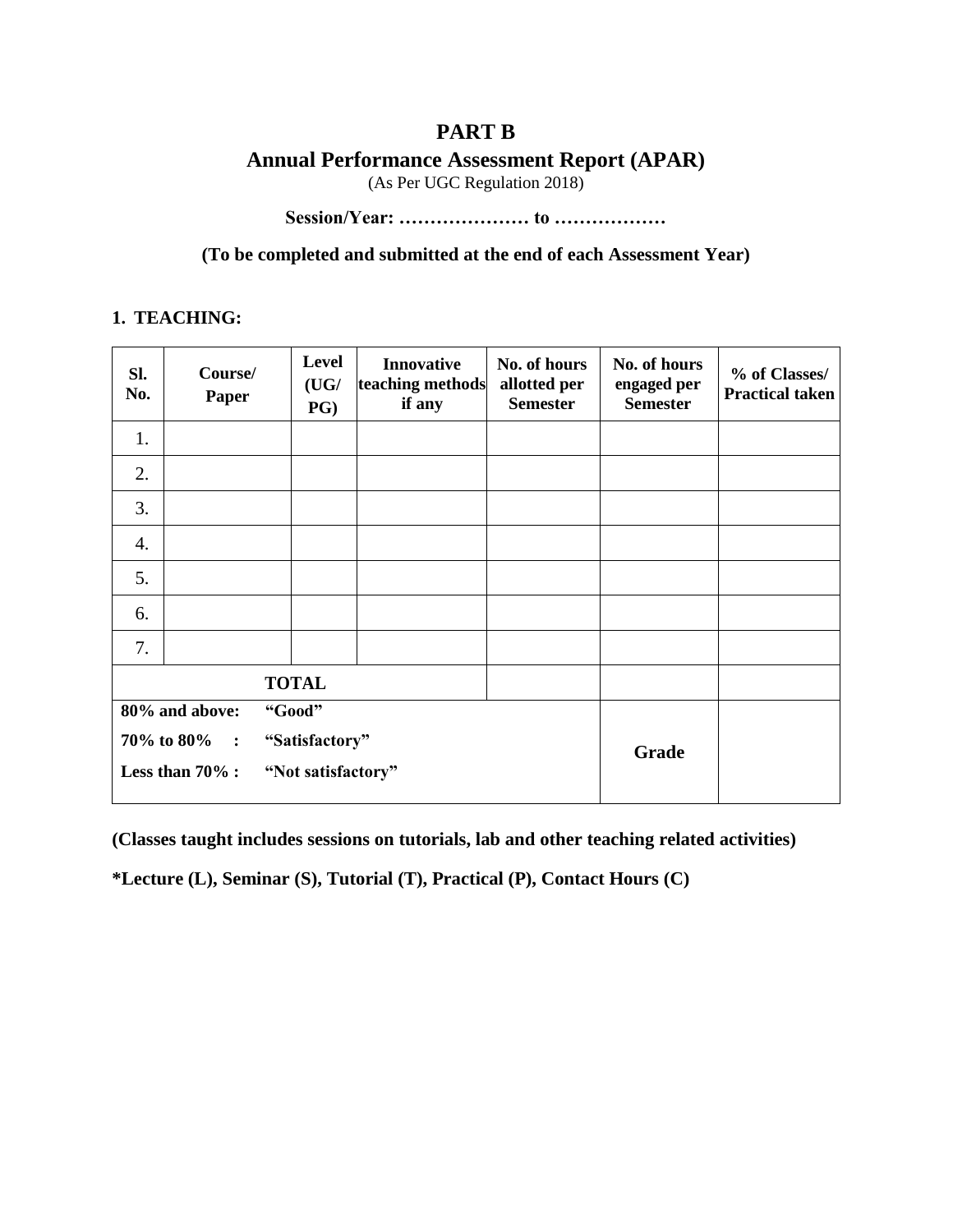## **2. INVOLVEMENT IN THE UNIVERSITY/COLLEGE STUDENTS RELATED ACTIVITIES/ RESEARCH ACTIVITIES:**

(2.a) Administrative responsibilities such as Head/ Chairperson/ Dean/ Director/ Co-ordinator/ Warden etc.

| <b>Sl. No.</b> | <b>Type of Responsibility/Duty</b>   | <b>Role Performed</b> |
|----------------|--------------------------------------|-----------------------|
| ı.             |                                      |                       |
| 2.             |                                      |                       |
| 3.             |                                      |                       |
| 4.             |                                      |                       |
|                | Total number of activities involved: |                       |

(2.b) Examination and evaluation duties assigned by the College/University or attending the examination paper evaluation

| <b>Sl. No.</b>                       | <b>Type of Responsibility/Duty</b> | <b>Role Performed</b> |
|--------------------------------------|------------------------------------|-----------------------|
| Ī.                                   |                                    |                       |
| 2.                                   |                                    |                       |
| 3.                                   |                                    |                       |
| 4.                                   |                                    |                       |
| Total number of activities involved: |                                    |                       |

(2.c) Student related co-curricular, extension and field-based activities such as student clubs, career counseling, study visits, student seminars and other events, cultural, sports, NCC, NSS and community services.

| <b>Sl. No.</b> | <b>Type of Responsibility/Duty</b>   | <b>Role Performed</b> |
|----------------|--------------------------------------|-----------------------|
| ī.             |                                      |                       |
| 2.             |                                      |                       |
| 3.             |                                      |                       |
| 4.             |                                      |                       |
|                | Total number of activities involved: |                       |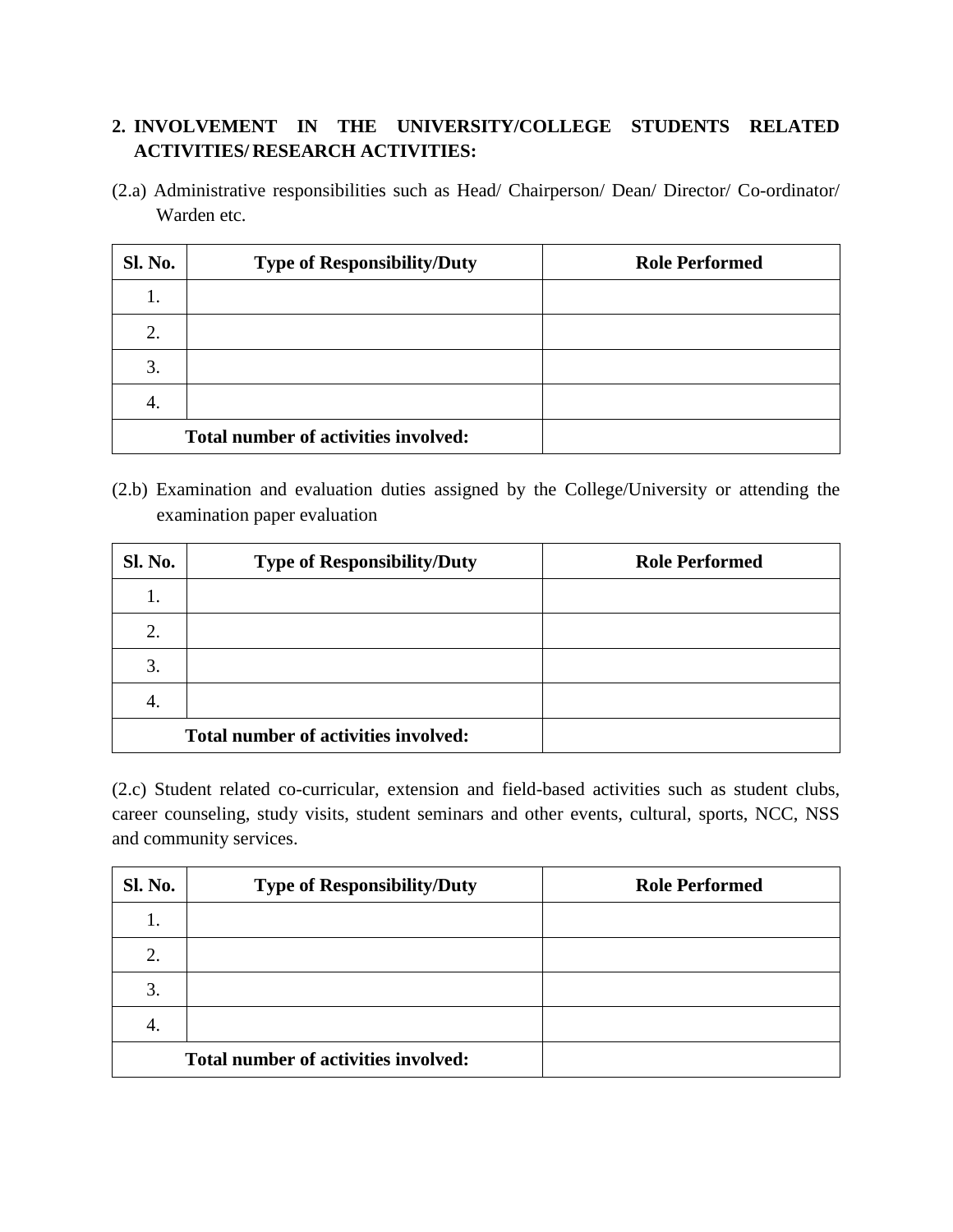(2.d) Organizing seminars/conferences/workshops, other College/University activities

| <b>Sl. No.</b> | <b>Organized with</b><br>internal funding | <b>Organized with funds</b><br>from external agency | <b>Role Performed</b> |
|----------------|-------------------------------------------|-----------------------------------------------------|-----------------------|
| 1.             |                                           |                                                     |                       |
| 2.             |                                           |                                                     |                       |
| 3.             |                                           |                                                     |                       |
| 4.             |                                           |                                                     |                       |
| 5.             |                                           |                                                     |                       |
|                | Total number of activities involved:      |                                                     |                       |

(2.e) Evidence of active involvement in guiding Ph. D students

| <b>Sl. No.</b> | <b>Name of Student</b>           | Date of Registration and<br><b>Registration No.</b> | Ongoing/Submitted/<br><b>Awarded</b> |
|----------------|----------------------------------|-----------------------------------------------------|--------------------------------------|
| 1.             |                                  |                                                     |                                      |
| 2.             |                                  |                                                     |                                      |
| 3.             |                                  |                                                     |                                      |
| 4.             |                                  |                                                     |                                      |
| 5.             |                                  |                                                     |                                      |
|                | <b>Total number of students:</b> |                                                     |                                      |

(2.f) Major/Minor Research Projects sponsored by National or International agencies

| Sl. No. | <b>Name of Project</b>    | <b>Funding Agency</b> | <b>Amount sanctioned/</b><br>utilized |
|---------|---------------------------|-----------------------|---------------------------------------|
| 1.      |                           |                       |                                       |
| 2.      |                           |                       |                                       |
| 3.      |                           |                       |                                       |
| 4.      |                           |                       |                                       |
| 5.      |                           |                       |                                       |
|         | Total number of projects: |                       |                                       |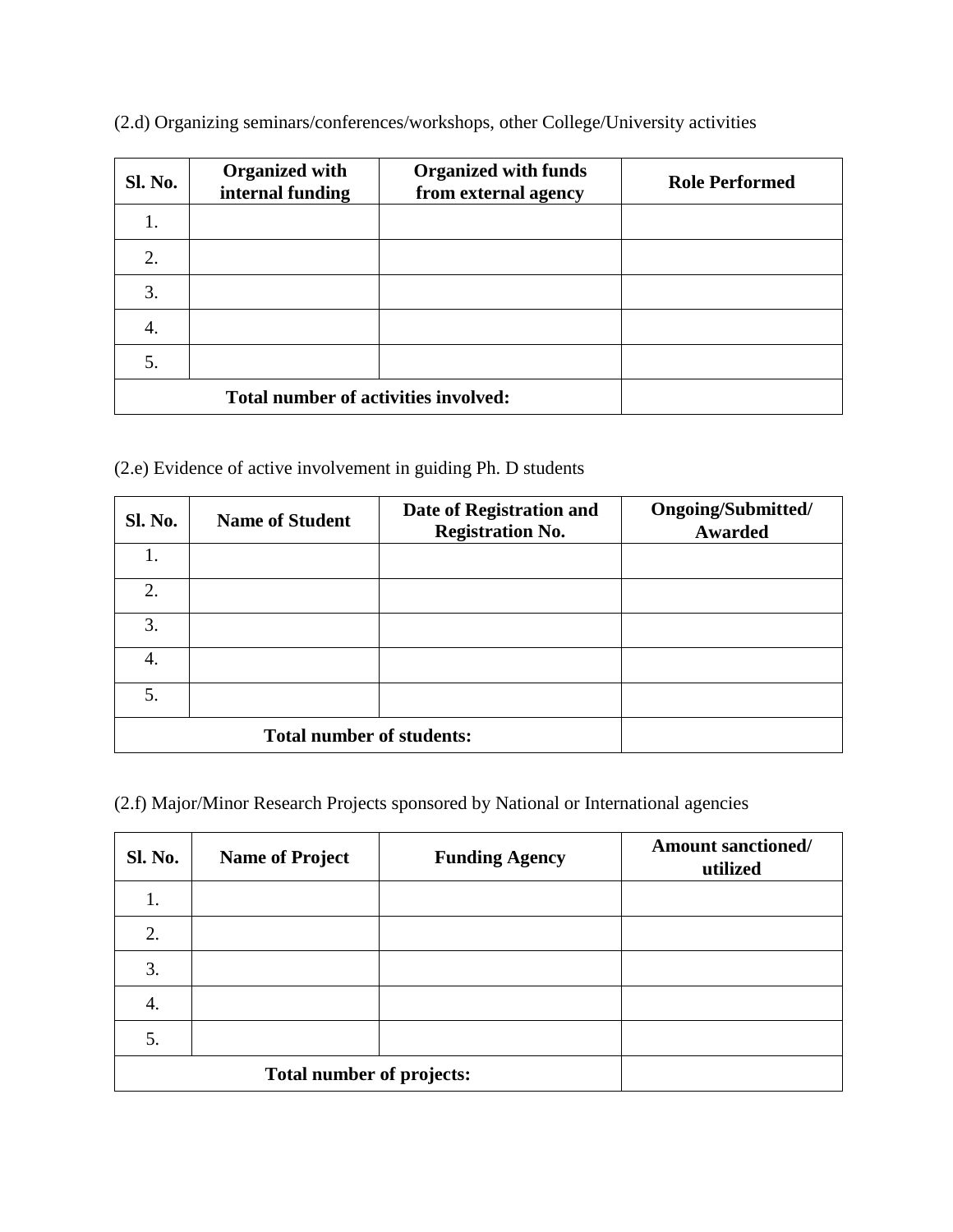### (2.g) Research Publications

(At least one single or joint publication in peer- reviewed or UGC approved (CARE List) Journals

| Sl. No.                                                                                                                                                                                                                                                                                              | Title with page<br>No.               | <b>Journal</b> | ISSN/<br><b>ISBN</b><br>No. | Peer reviewed/<br><b>UGC</b> listed | <b>UGC Care</b><br>List ID No. | No. of<br>Co-authors | Whether<br>you are the<br>main<br>author |
|------------------------------------------------------------------------------------------------------------------------------------------------------------------------------------------------------------------------------------------------------------------------------------------------------|--------------------------------------|----------------|-----------------------------|-------------------------------------|--------------------------------|----------------------|------------------------------------------|
| 1.                                                                                                                                                                                                                                                                                                   |                                      |                |                             |                                     |                                |                      |                                          |
| 2.                                                                                                                                                                                                                                                                                                   |                                      |                |                             |                                     |                                |                      |                                          |
| 3.                                                                                                                                                                                                                                                                                                   |                                      |                |                             |                                     |                                |                      |                                          |
| 4.                                                                                                                                                                                                                                                                                                   |                                      |                |                             |                                     |                                |                      |                                          |
| 5.                                                                                                                                                                                                                                                                                                   |                                      |                |                             |                                     |                                |                      |                                          |
|                                                                                                                                                                                                                                                                                                      | <b>Total number of publications:</b> |                |                             |                                     |                                |                      |                                          |
| Overall Grade for SL 2. $(a+b+c+d+e+f+g)$<br><b>Good</b> - Involved in at least 3 activities,<br><b>Satisfactory - 1-2 activities</b><br>Not satisfactory - Not involved/undertaken any of the<br>activities)<br>*Number of activities can be within or across the broad<br>categories of activities |                                      |                |                             |                                     | Grade                          |                      |                                          |

## **Summary of Overall Grade in APAR**

| <b>Activity</b>                                                                              | Grade |
|----------------------------------------------------------------------------------------------|-------|
| 1. Teaching:                                                                                 |       |
| 2. Involvement in the University/College students related activities/research<br>activities: |       |
| <b>Overall Grade for the Assessment Year:</b>                                                |       |